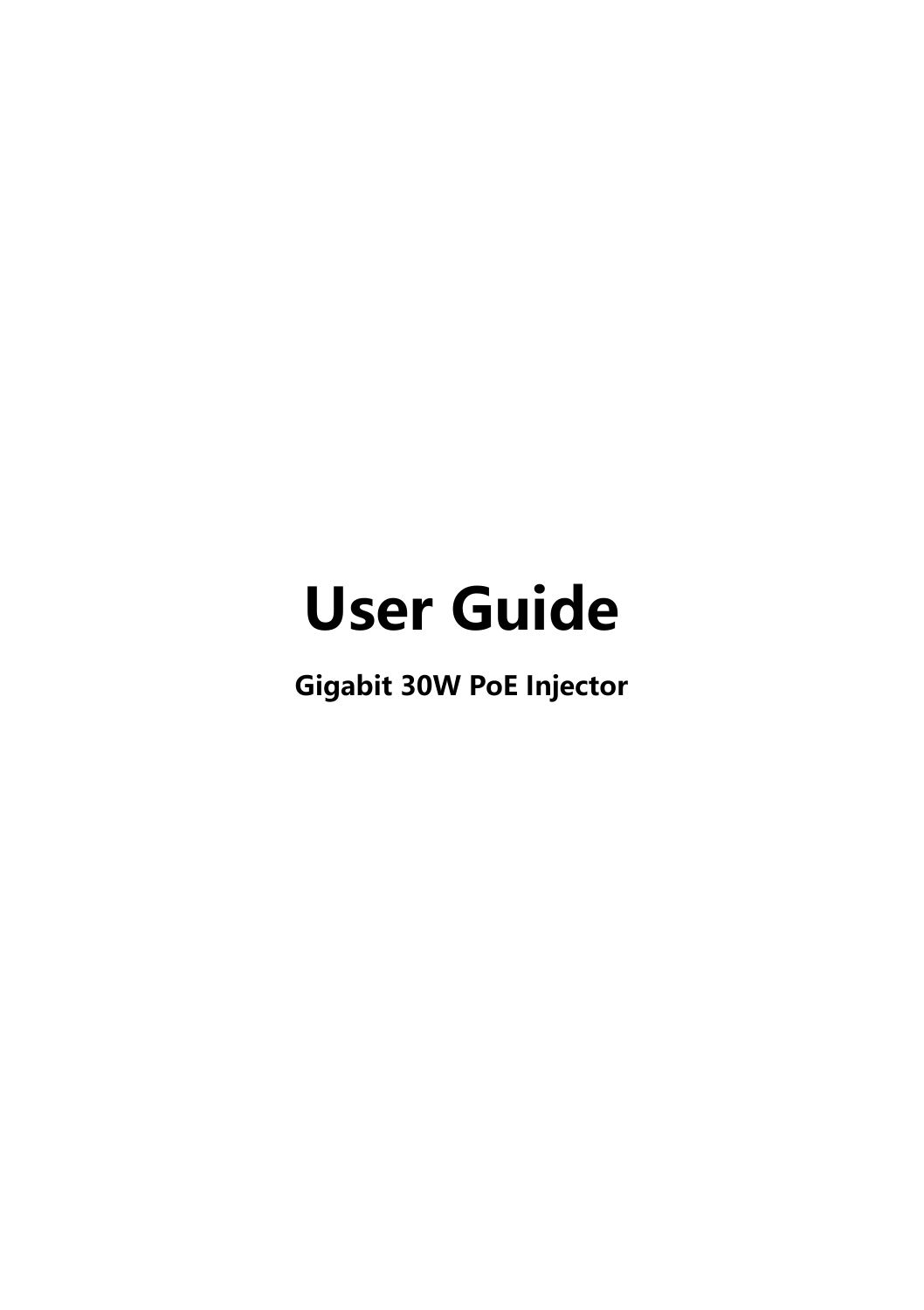# **Package Contents**

#### **Check the following contents of your package:**

- PoE Injector x 1
- User Guide x 1
- Power Cord x 1

The label is attached to the bottom of the switch

If any part is lost and damaged, please contact your local agent immediately.

# **Introduction**

PoE Injector Provides fully complies with IEEE 802.3af/at standard, and can work with all IEEE 802.3af /at PoE compliant PDs (Powered Devices) or PoE Receiver Adapters or other equivalent product, to expand your network to where there are no power line or outlet, where you wish to fix device such as AP. IP Camera or IP Phone, etc.

# **Hardware Description**

## **Front Panel**

The front panel composed by PSE output ports with data link port, the relevant indicator, as shown below:

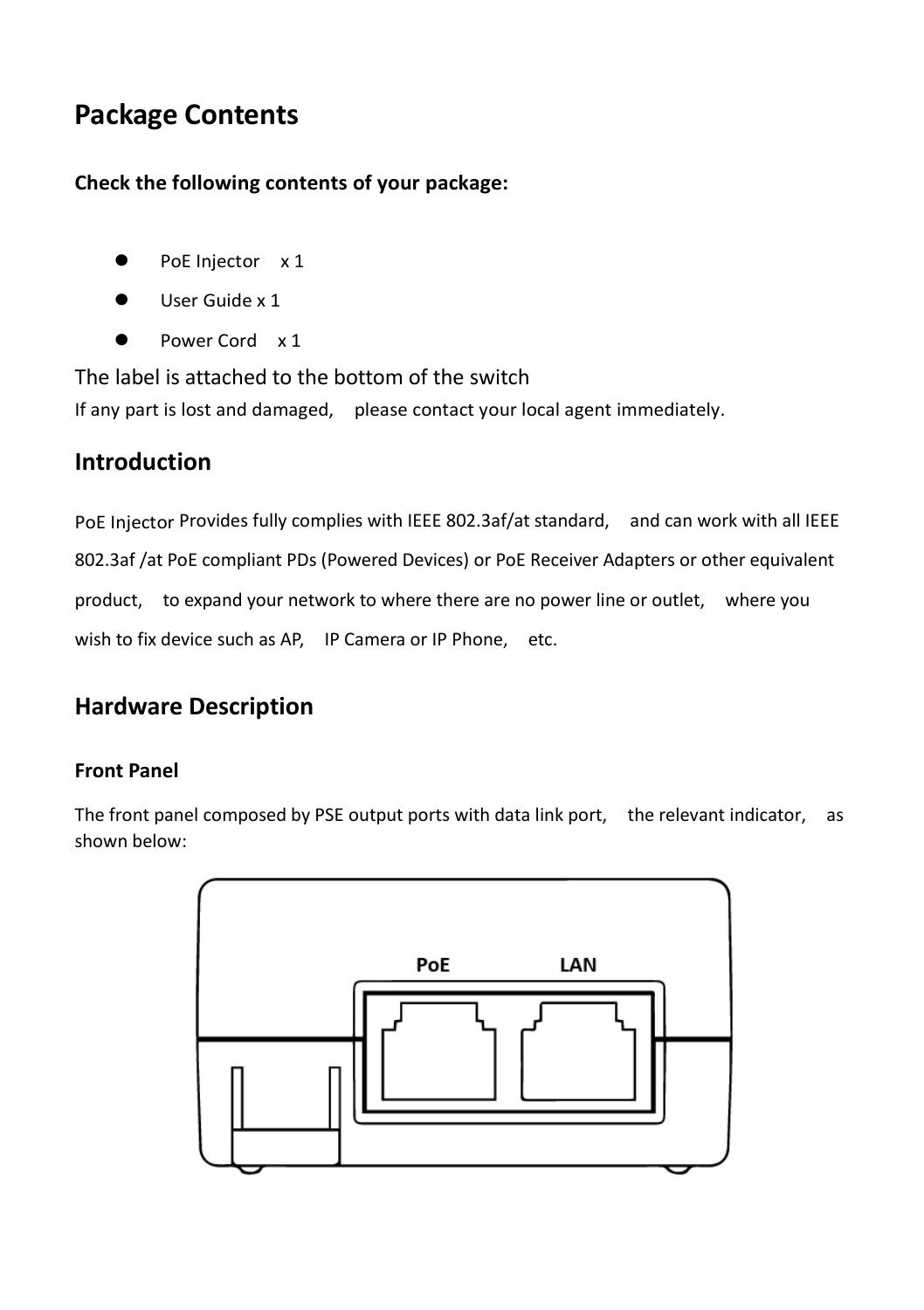

# **LED indicator**

| LED | Color | <b>Function</b>                             |
|-----|-------|---------------------------------------------|
| PoE | Green | Off: No PoE supply.                         |
|     |       | Light: Indicates the machine has PoE supply |

### **Rear Panel**

The rear panel of AC inlet power socket .

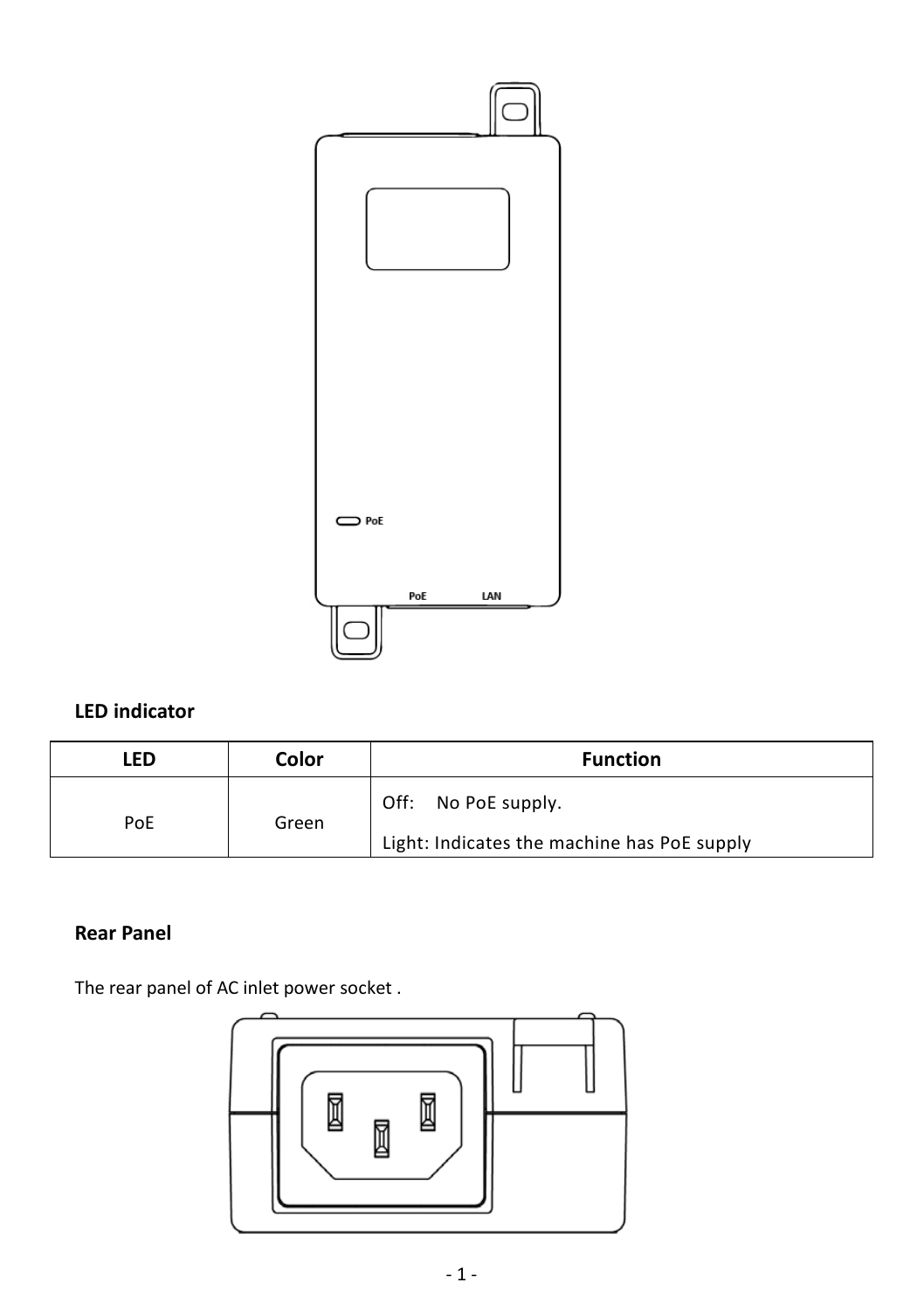# **Installation**

This part describes how to install your machine and make connections to it. Please follow the following instructions in avoid of incorrect installation causing device damage and security threat.

- Before cleaning the machine, unplug the power plug of the machine first. Do not clean the machine with wet cloth or liquid;
- Do not place the machine near water or any damp area. Prevent water or moisture from entering the machine chassis;
- Do not place the machine on an unstable case or desk. The machine might be damaged severely in case of a fall;
- Ensure proper ventilation of the equipment room and keep the ventilation vents of the machine free of obstruction;
- Make sure that the operating voltage is the same one labeled on the machine;
- Do not open the chassis while the switch is operating or when electrical hazards are present to avoid electrical shocks.

#### **Desktop Installation**

Install the Switch on a desktop, Allow adequate space for ventilation between the device and the objects around it. The bottom is shown in figure:

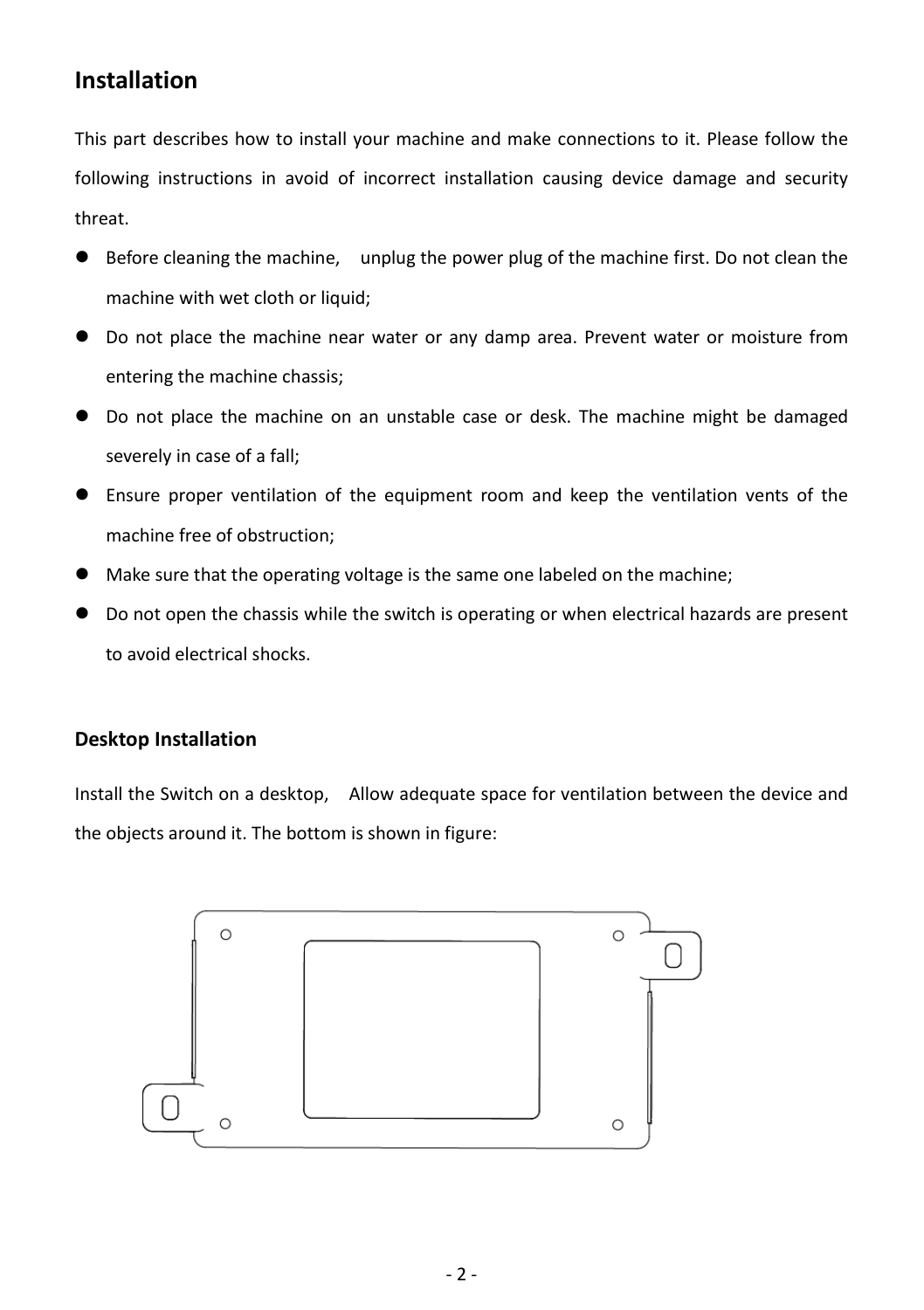#### **Wall-mounted installation**

In the first two fixed screw on the wall as shown in the figure below

Aim at the two fixed hole switches, and the machine smoothly on the screw



This lightning flash with arrowhead symbol within an equilateral triangle. is intended to alert the user to the presence of non-insulated "dangerous voltage" within the product's enclosure that may be of sufficient magnitude to constitute a risk of electric shock.



The exclamation point within an equilateral triangle is intended to alert the user to the presence of important operating and maintenance (servicing) instructions in the literature accompanying the appliance.



**WARNING: SHOCK HAZARD - DO NOT OPEN** AVIS: RISQUE DE CHOC ÉLECTRIQUE - NE PAS OUVRIR

Note: The appliance inlet is served as disconnect device, the socket-outlet shall be installed near the equipment and shall be easily accessible

La prise électrique est utilisée comme dispositif de déconnexion et la prise doit être installée à proximité de l'appareil et être facilement accessible.

Please make sure this product earthed correctly to ensure safety and prevent electrical shock.

Pour éviter tout risque d'électrocution. L'équipement doit être correctement mis à la terre lors de l'installation. N'ignorez pas le rôle du fil de terre sinon vous risqueriez de vous électrocuter.

The unit with Class I construction shall be connected to a mains socket-outlet with a protective earthing connection. Le dispositif d'une structure de premier niveau doit être connecté à la prise d'alimentation par mise à la terre protectrice.

Note: The appliance inlet is served as disconnect device, the socket-outlet shall be i nstalled near the equipment and shall be easily accessible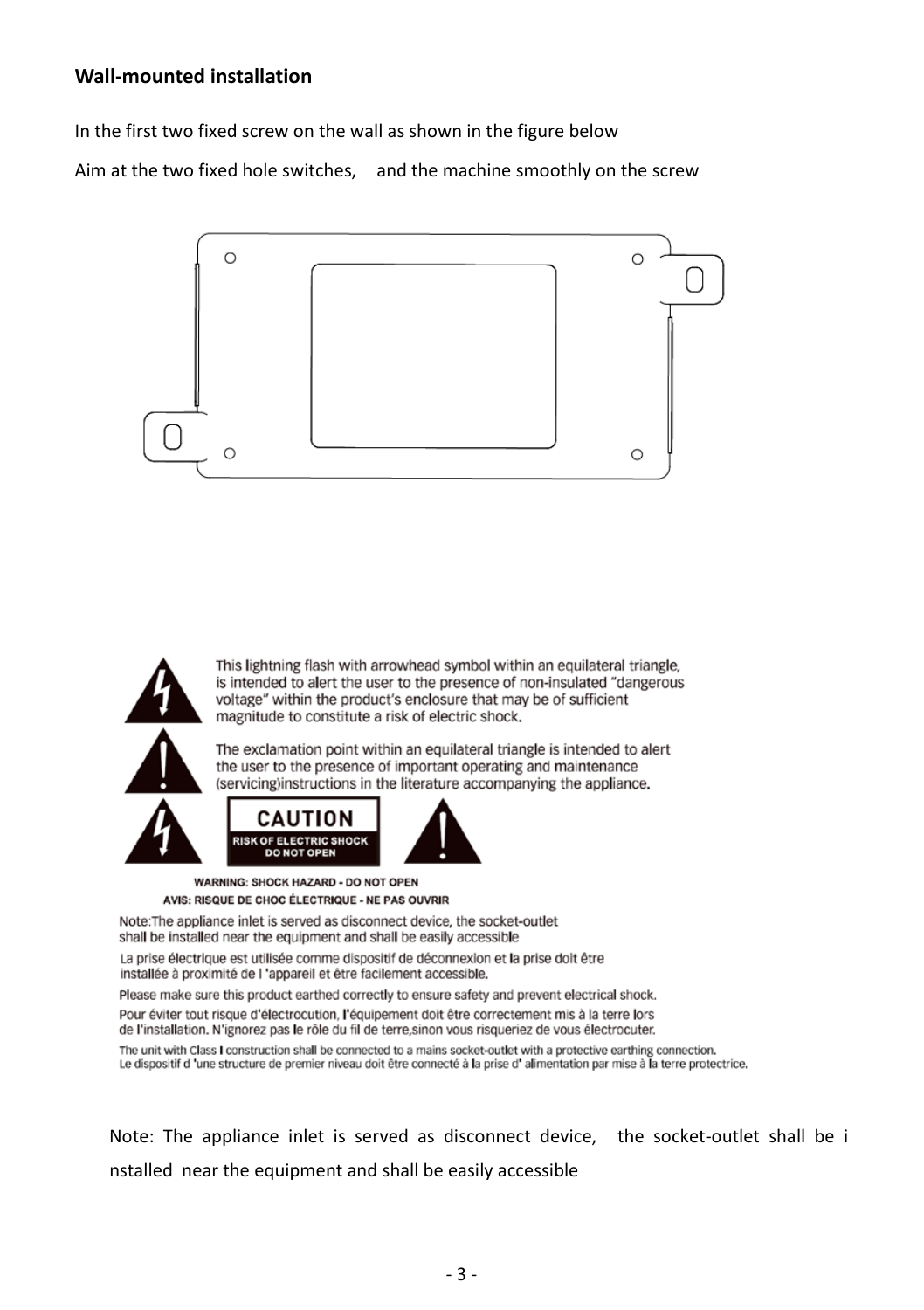#### Correct Disposal of this product Korrekte Entsorgung dieses Produkts This marking indicates that this product should not be disposed with other household wastes throughout the EU. To prevent possible harm to the environment or human health from un-controled waste disposal. recycle it responsibly to promote the sustainable reuse of material resources. To return your used device, please use the return and collecton systems or contact the retailer where the product was purchased. They can take this product for environmental safe recyding Diese Kennzeichnung weist darauf hin, dass dieses Produkt nicht mit anderen Haushaltsabfällen in der gesamten EU entsorgt werden sollte. Um mögliche Schäden für die Umwelt oder die menschliche Gesundheit durch unkontrollierte Abfallentsorgung zu vermeiden, recyceln Sie sie verantwortungsbewusst, um die nachhaltige Wiederverwendung von Materialressourcen zu fördern. Um Ihr gebrauchtes Gerät zurü ckzugeben, verwenden Sie bitte die Rücksende- und Abholsysteme oder wenden Sie sich an den Händler, bei dem das Produkt gekauft wurde. Sie können dieses Produkt für eine umweltverträgliche Recydierung einnehmen

#### **Application diagram of PoE injector:**



#### **Power on**

The machine can be used with AC power supply. Powering on the machine, it will automatically initialize and its LED indicators will respond as follows:

Then, the data LED indicators will flash momentarily for one second, which represents a resetting of the system.